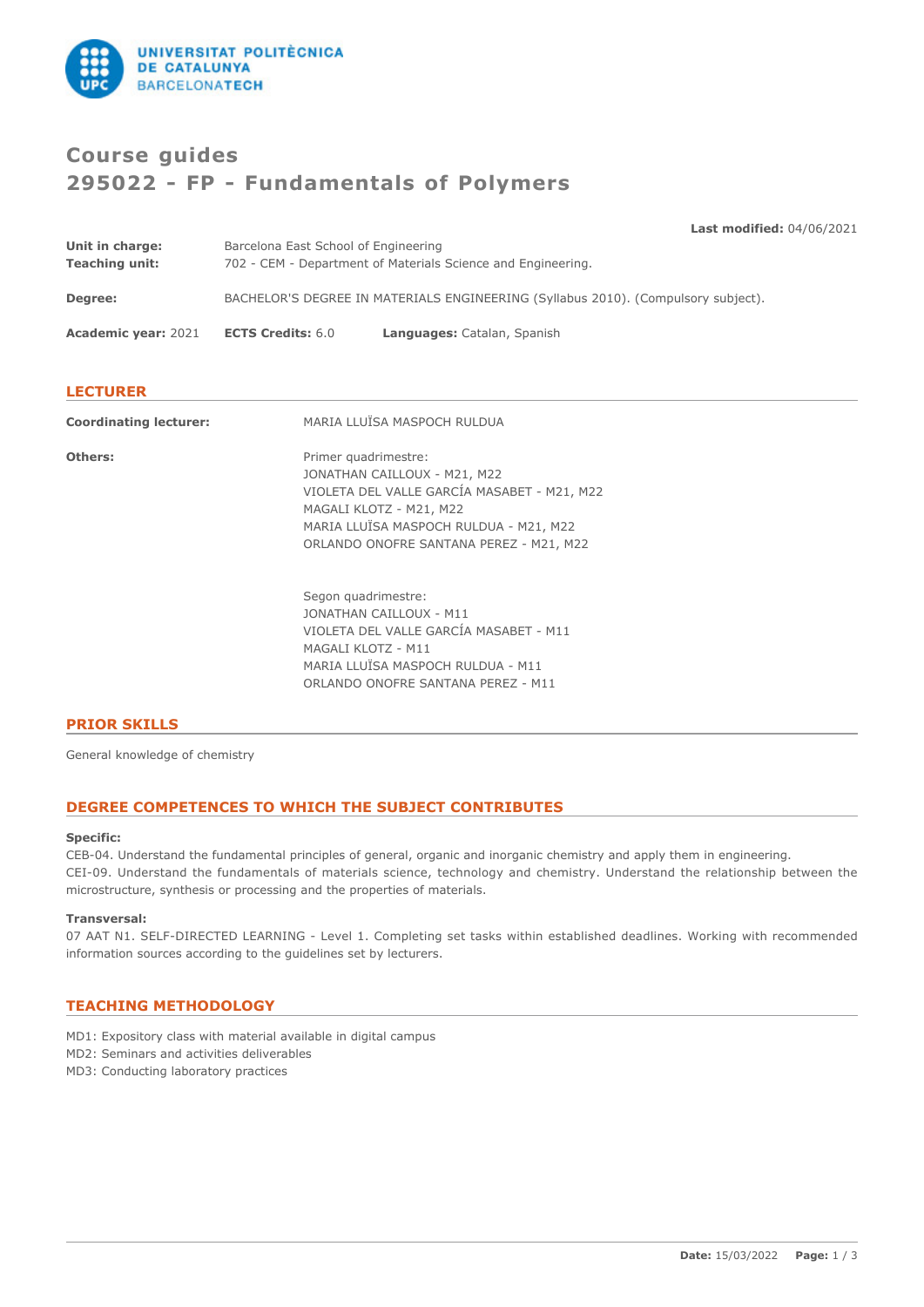

# **LEARNING OBJECTIVES OF THE SUBJECT**

- 1. Review the basic concepts of organic chemistry
- 2. Know the main reactions of polymerization
- 3. Learn how to calculate and determine the average molecular mass of polymers
- 4. Know the polymer identification techniques

## **STUDY LOAD**

| <b>Type</b>       | <b>Hours</b> | Percentage |
|-------------------|--------------|------------|
| Self study        | 90,0         | 60.00      |
| Hours large group | 45,0         | 30.00      |
| Hours small group | 15,0         | 10.00      |

#### **Total learning time:** 150 h

# **CONTENTS**

## **Principios de Química Orgánica**

# **Description:**

Introduction Main reactive groups Attractive forces Isomerías Main reactions

**Related activities:** Practices with molecular models

**Full-or-part-time:** 49h 40m Practical classes: 15h Laboratory classes: 2h Guided activities: 1h Self study : 31h 40m